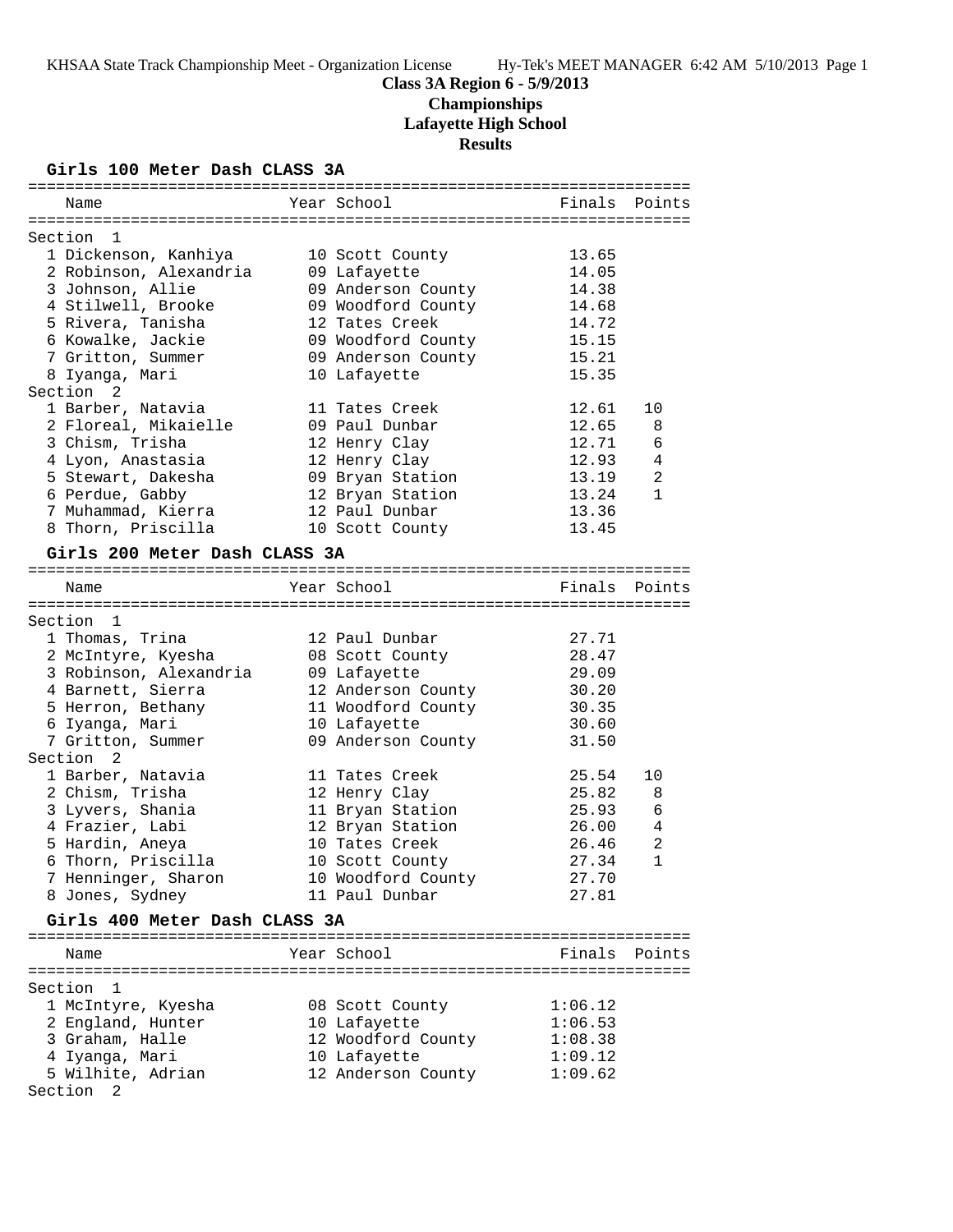## **Class 3A Region 6 - 5/9/2013**

# **Championships**

**Lafayette High School**

#### **Results**

#### **....Girls 400 Meter Dash CLASS 3A**

| 1 Frazier, Labi     | 12 Bryan Station   | 58.59   | 10             |
|---------------------|--------------------|---------|----------------|
| 2 Edwards, Laura    | 10 Paul Dunbar     | 1:00.09 | - 8            |
| 3 Lyvers, Shania    | 11 Bryan Station   | 1:00.44 | 6              |
| 4 Jones, Sydney     | 11 Paul Dunbar     | 1:03.87 | 4              |
| 5 Bentley, Tyanne   | 09 Tates Creek     | 1:04.20 | $\overline{2}$ |
| 6 Sullivan, Caitlin | 11 Woodford County | 1:04.56 |                |
| 7 Brown, Jordie     | 08 Scott County    | 1:04.91 |                |
| 8 Dixon, Markierra  | 10 Tates Creek     | 1:06.18 |                |

#### **Girls 800 Meter Run CLASS 3A**

=======================================================================

| Name                 | Year School        | Finals  | Points         |
|----------------------|--------------------|---------|----------------|
| Section 1            |                    |         |                |
| 1 Whaley, Ashley     | 11 Tates Creek     | 2:26.72 | 10             |
| 2 Jarman, Adira      | 11 Woodford County | 2:27.65 | 8              |
| 3 Woosley, Cassie    | 09 Scott County    | 2:28.75 | 6              |
| 4 Botaka, Noela      | 10 Bryan Station   | 2:29.91 | $\overline{4}$ |
| 5 Fryer, Breanna     | 09 Henry Clay      | 2:32.21 | $\overline{2}$ |
| 6 Guilfoil, Lauren   | 12 Bryan Station   | 2:33.08 | $\mathbf{1}$   |
| 7 Hill, Mary Grace   | 10 Lafayette       | 2:34.50 |                |
| 8 Mink, Kylie        | 10 Woodford County | 2:35.20 |                |
| 9 Buser, Elle        | 07 Anderson County | 2:36.61 |                |
| 10 Burke, Elizabeth  | 12 Henry Clay      | 2:39.13 |                |
| 11 Hurst, Maddie     | 09 Paul Dunbar     | 2:42.74 |                |
| 12 Plucinski, Mayah  | 10 Tates Creek     | 2:44.11 |                |
| 13 Toleman, Maddie   | 10 Lafayette       | 2:48.77 |                |
| 14 Fletcher, Myah    | 10 Scott County    | 2:51.99 |                |
| 15 Marshall, Mikayla | 10 Anderson County | 2:56.76 |                |
| 16 Garvin, Paige     | 11 Paul Dunbar     | 2:59.62 |                |
|                      |                    |         |                |

#### **Girls 1600 Meter Run CLASS 3A**

| Name                  | Year School        | Finals Points |                |
|-----------------------|--------------------|---------------|----------------|
| 1 Mullins, Miranda    | 12 Lafayette       | 5:26.90       | 10             |
| 2 Buser, Elle         | 07 Anderson County | 5:29.09       | 8              |
| 3 Mink, Kylie         | 10 Woodford County | 5:29.93       | 6              |
| 4 Guilfoil, Lauren    | 12 Bryan Station   | 5:37.75       | $\overline{4}$ |
| 5 Schaeffer, Eliza    | 09 Henry Clay      | 5:41.20       | 2              |
| 6 Anderson, Emma      | 11 Tates Creek     | 5:44.21       | 1              |
| 7 Bledsoe, Madison    | 11 Paul Dunbar     | 5:49.34       |                |
| 8 Williamson, Kaitlyn | 12 Lafayette       | 5:49.68       |                |
| 9 Florence, Abby      | 12 Paul Dunbar     | 5:51.12       |                |
| 10 Woosley, Cassie    | 09 Scott County    | 5:55.84       |                |
| 11 Weaver, Kara       | 11 Tates Creek     | 5:55.89       |                |
| 12 Botaka, Manuela    | 10 Bryan Station   | 6:10.14       |                |
| 13 Gogel, Emily       | 09 Scott County    | 6:13.43       |                |
| 14 Ochenkowski, Daria | 10 Henry Clay      | 6:13.47       |                |
| 15 Marshall, Mikayla  | 10 Anderson County | 6:22.26       |                |
|                       |                    |               |                |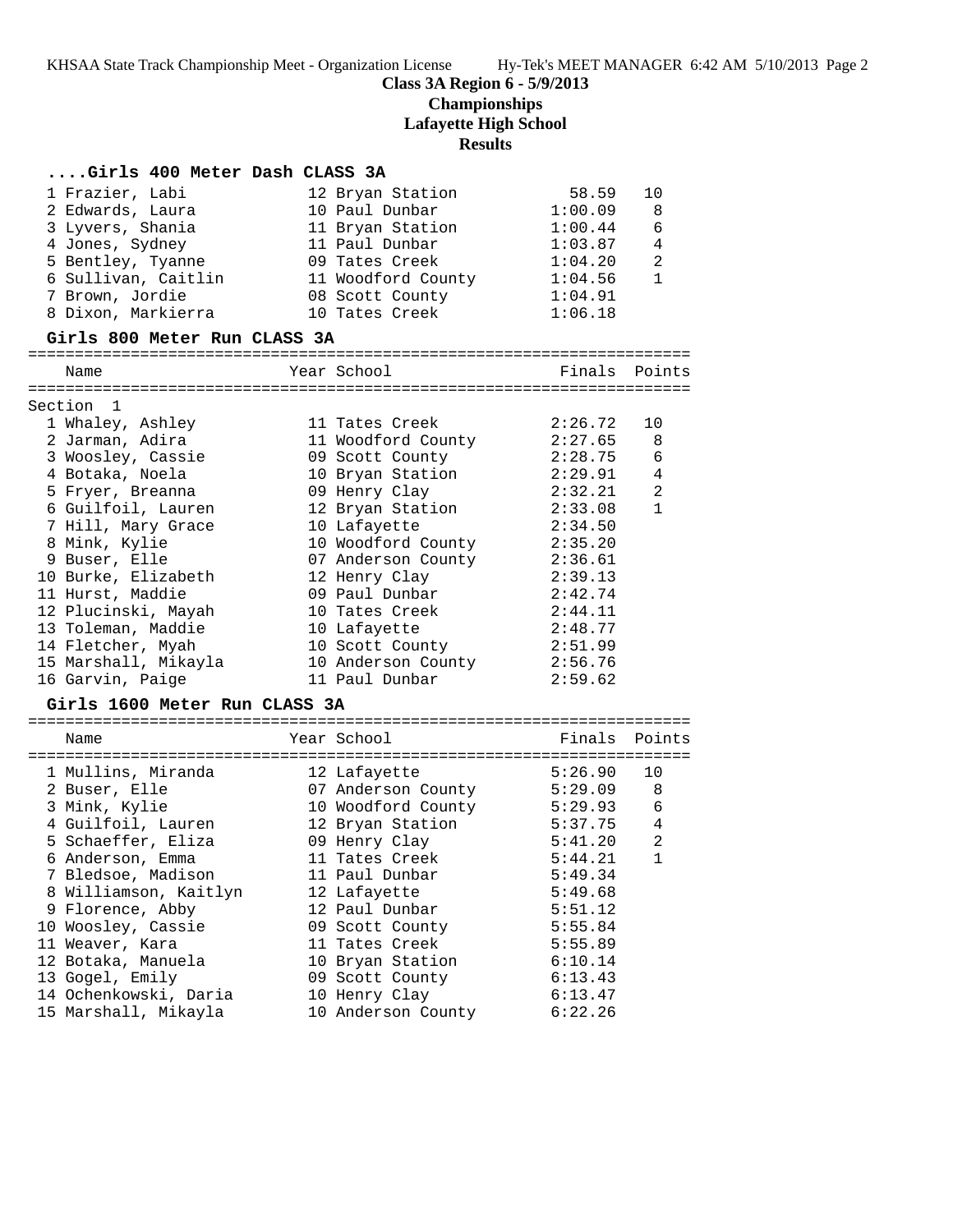# **Class 3A Region 6 - 5/9/2013 Championships**

**Lafayette High School**

**Results**

## **Girls 3200 Meter Run CLASS 3A**

| Name                |                                  | --------------------------------<br>Year School | Finals     | Points       |
|---------------------|----------------------------------|-------------------------------------------------|------------|--------------|
|                     |                                  |                                                 |            |              |
| 1 Guilfoil, Emma    |                                  | 11 Bryan Station                                | 11:56.36   | 10           |
| 2 Rodrigue, Olivia  |                                  | 12 Lafayette                                    | 12:04.91   | 8            |
| 3 Cornette, Mia     |                                  | 11 Woodford County                              | 12:10.07   | 6            |
| 4 Schaeffer, Eliza  |                                  | 09 Henry Clay                                   | 12:12.25   | 4            |
| 5 Mullins, Miranda  |                                  | 12 Lafayette                                    | 12:47.14   | 2            |
| 6 Dake, Janet       |                                  | 09 Woodford County                              | 12:50.62   | $\mathbf{1}$ |
| 7 Florence, Abby    |                                  | 12 Paul Dunbar                                  | 12:58.56   |              |
| 8 Mackey, Katherine |                                  | 11 Henry Clay                                   | 13:01.01   |              |
| 9 Sales, Lorren     |                                  | 11 Tates Creek                                  | 13:02.48   |              |
| 10 Botaka, Manuela  |                                  | 10 Bryan Station                                | 13:43.75   |              |
| 11 Russ, Kylie      |                                  | 10 Tates Creek                                  | 13:51.40   |              |
| 12 Gogel, Emily     |                                  | 09 Scott County                                 | 14:28.06   |              |
| 13 Fletcher, Myah   |                                  | 10 Scott County                                 | 14:38.81   |              |
| 14 Teal, Reilly     |                                  | 10 Paul Dunbar                                  | 15:19.23   |              |
|                     | Girls 100 Meter Hurdles CLASS 3A |                                                 |            |              |
| Name                |                                  | Year School                                     | Finals     | Points       |
|                     |                                  |                                                 |            |              |
| 1 Soper, Kayla      |                                  | 10 Tates Creek                                  | 20.69      |              |
| 2 Farris, Keyonna   |                                  | 12 Anderson County                              | 20.78      |              |
| Section 2           |                                  |                                                 |            |              |
| 1 Harris, Kaleshia  |                                  | 09 Paul Dunbar                                  | 16.26      | 10           |
| 2 Cowan, Amari      |                                  | 12 Lafayette                                    | 16.66      | 8            |
| 3 Benton, Rubi      |                                  | 10 Paul Dunbar                                  | 17.86      | 6            |
| 4 Grange, Kayla     |                                  | 09 Lafayette                                    | 18.08      | 4            |
| 5 Williams, Tatiana |                                  | 09 Bryan Station                                | 19.00      | 2            |
| 6 Smith, Asiah      |                                  | 09 Henry Clay                                   | 19.03      | $\mathbf{1}$ |
| 7 Grenfell, Laura   |                                  | 12 Woodford County                              | 23.83      |              |
| -- Dean, Tatiyana   |                                  | 12 Tates Creek                                  | FS         |              |
|                     | Girls 300 Meter Hurdles CLASS 3A |                                                 |            |              |
| Name                |                                  | Year School                                     | Finals     | Points       |
|                     |                                  |                                                 |            |              |
| Section<br>1        |                                  |                                                 |            |              |
| 1 Payton, Teairra   |                                  | 10 Bryan Station                                | 52.97      |              |
| 2 Jones, Holly      |                                  | 09 Lafayette                                    | 54.96      |              |
| Section<br>2        |                                  |                                                 |            |              |
| 1 Dean, Tatiyana    |                                  | 12 Tates Creek                                  | 47.48      | 10           |
| 2 Harris, Kaleshia  |                                  | 09 Paul Dunbar                                  | 47.63      | 8            |
| 3 Smith, Asiah      |                                  | 09 Henry Clay                                   | 48.88      | 6            |
| 4 Cowan, Amari      |                                  | 12 Lafayette                                    | 49.68      | 4            |
| 5 Hardin, Alesia    |                                  | 09 Tates Creek                                  | 50.07      | 2            |
| 6 Wilkerson, Talor  |                                  | 08 Bryan Station                                | 50.10      | 1            |
| 7 Johnson, Antonea  |                                  | 11 Paul Dunbar                                  | 53.65      |              |
| -- Grenfell, Laura  |                                  | 12 Woodford County                              | <b>DNF</b> |              |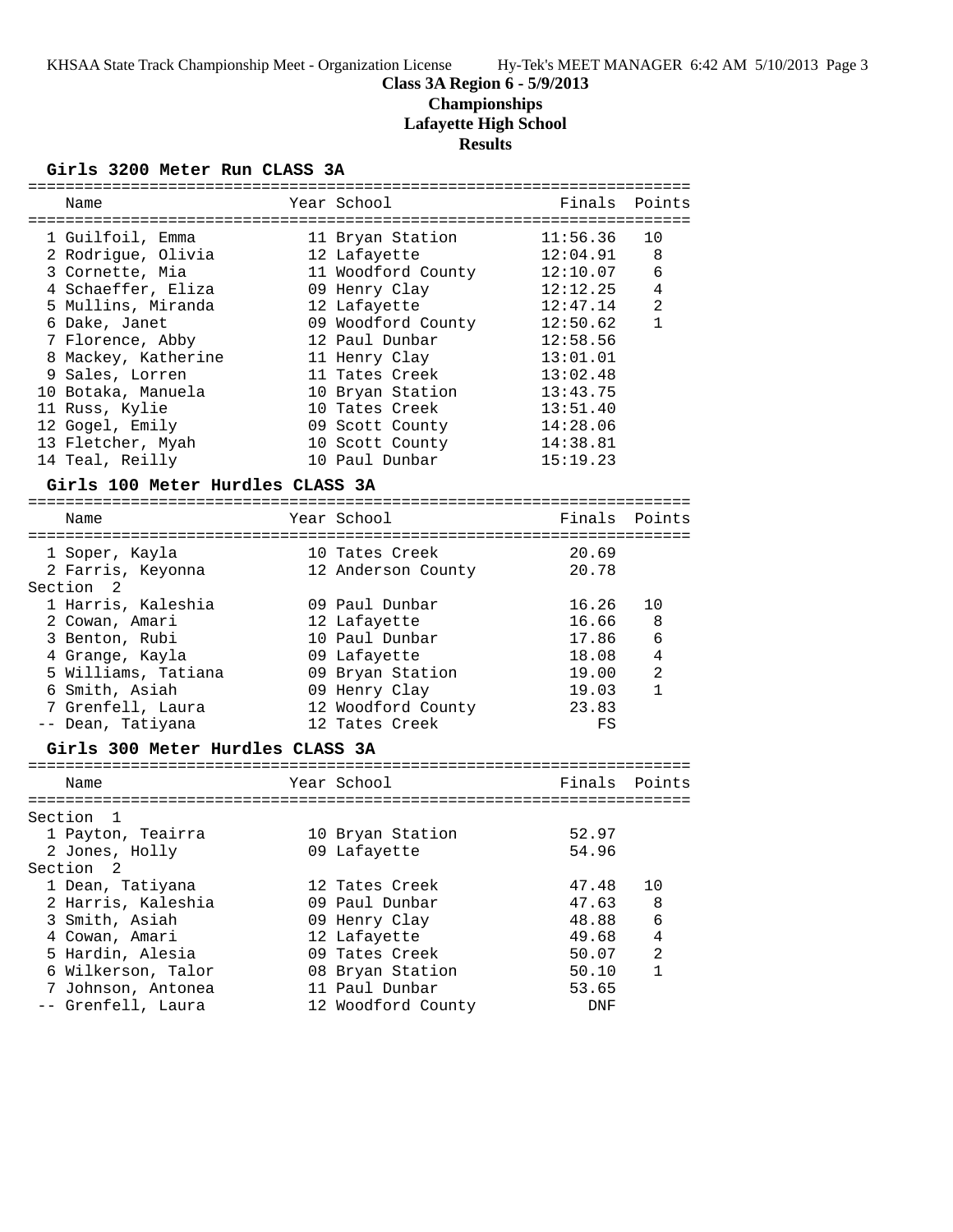#### **Girls 4x100 Meter Relay CLASS 3A**

School **Finals** Points **School** ======================================================================= Section 1<br>1 Bryan Station 1 Bryan Station 49.18 10 1) Wilkerson, Talor 08 2) Perdue, Gabby 12 3) Stewart, Dakesha 09 4) Lyvers, Shania 11 5) Frazier, Labi 12 6) Cozart, Destiny 09 7) Crowder, Nekya 09 8) 2 Paul Dunbar 49.73 8 1) Edwards, Laura 10 2) Thomas, Trina 12 3) Muhammad, Kierra 12 4) Floreal, Mikaielle 09 5) McCain, Mallory 10 (6) Boggs, Kailyn 11 7) Jones, Sydney 11 8) 3 Henry Clay 49.74 6 1) Lyon, Anastasia 12 2) Chism, Trisha 12 3) Smith, Asiah 09 4) Henderson, Cierra 11 5) Jeanjaquet, Alexis 12 6) Briscoe, Kelsey 11 7) Cruse, Aaliyah 10 8) Collins-Paterson, Maya 10 4 Tates Creek 51.09 4 1) Barber, Natavia 11 2) Hardin, Alesia 09 3) Hardin, Aneya 10 4) Bentley, Tyanne 09 5) Dixon, Markierra 10  $\,$  6) Dean, Tatiyana 12 7) Whaley, Ashley 11 8) 5 Scott County 51.58 2 1) Thorn, Priscilla 10 2) McIntyre, Kyesha 08 3) Crawford, Audrey 12 4) Dickenson, Kanhiya 10 5) Hudson, Kadee 08 6) Brown, Jordie 08 7) Christopher, Kena 10 8) Palmer, Cheslyn 11 6 Lafayette 54.72 1 1) Jones, Holly 09 2) Cowan, Amari 12 3) Cruthers, Raynecia 12 4) Robinson, Alexandria 09 5) Clark, Isabella 10 6) Berger, Frannie 11 7 Anderson County 55.53 1) Wilhite, Adrian 12 2) Gritton, Summer 09 3) Johnson, Allie 09 4) Barnett, Sierra 12 5) Stratton, Alexis 10 (6) 7) Farris, Keyonna 12 (8) 8 Woodford County 57.77 1) Vendrig, Rebekka 11 2) Scherk, Alyssa 10 3) Kowalke, Jackie 09 4) Stilwell, Brooke 09 5) Herron, Bethany 11 6) Grenfell, Natalie 09 7) Henninger, Sharon 10 8) Fisher, Kathlyn 12 **Girls 4x200 Meter Relay CLASS 3A** ======================================================================= School **Finals** Points **Points** ======================================================================= 1 Henry Clay 1:43.01 10 1) Briscoe, Kelsey 11 2) Chism, Trisha 12 3) Lyon, Anastasia 12 4) Smith, Asiah 09 5) Fryer, Caitlan 09 6) Henderson, Cierra 11 7) Cruse, Aaliyah 10 8) Fryer, Breanna 09 2 Bryan Station 1:43.39 8 1) Perdue, Gabby 12 2) Stewart, Dakesha 09

=======================================================================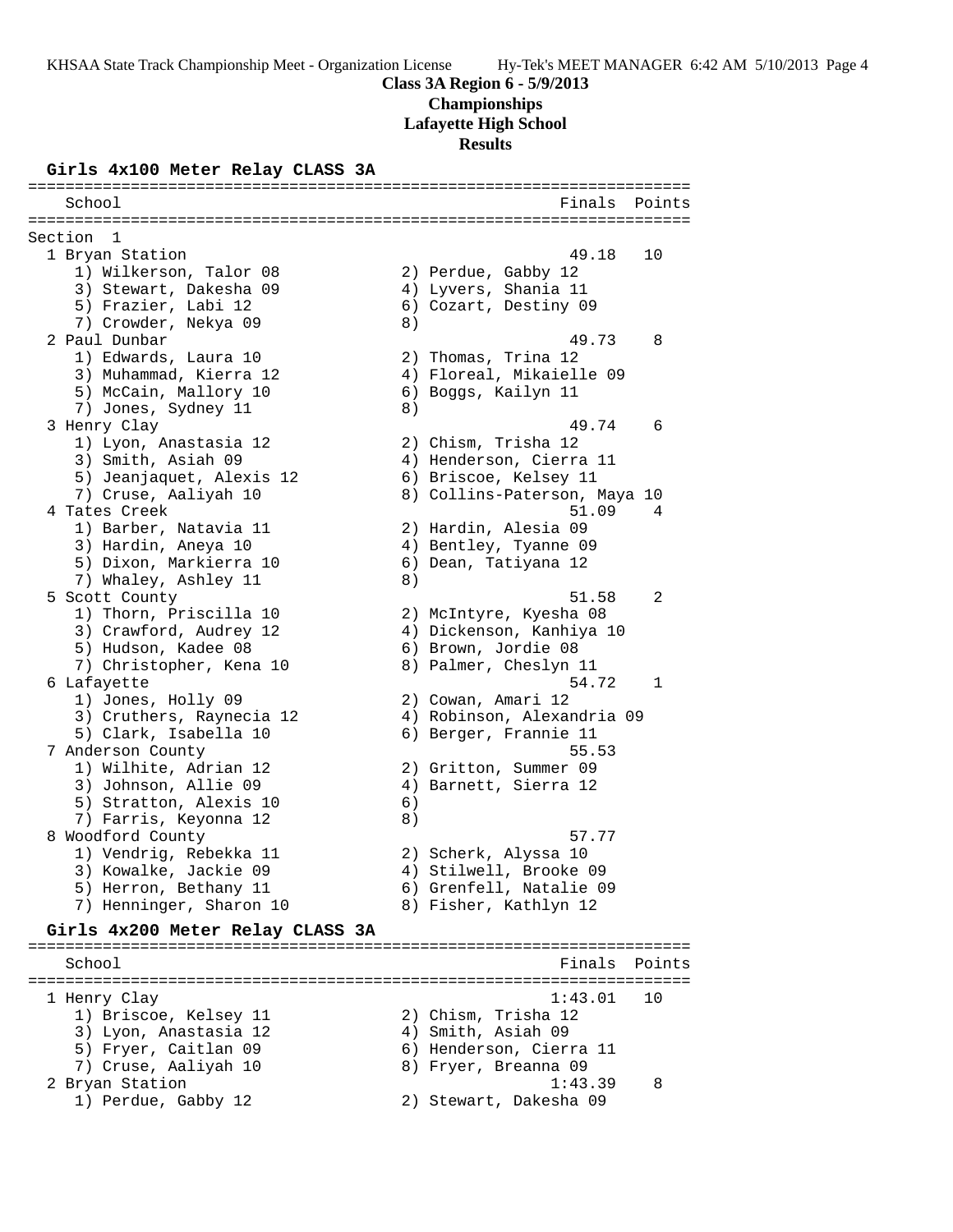#### **....Girls 4x200 Meter Relay CLASS 3A**

| 3) Frazier, Labi 12      | 4) Lyvers, Shania 11    |
|--------------------------|-------------------------|
| 5) Wilkerson, Talor 08   | 6) Payton, Teairra 10   |
| 7) Crowder, Nekya 09     | 8) Cozart, Destiny 09   |
| 3 Tates Creek            | 1:46.55<br>6            |
| 1) Barber, Natavia 11    | 2) Hardin, Alesia 09    |
| 3) Hardin, Aneya 10      | 4) Bentley, Tyanne 09   |
| 5) Dixon, Markierra 10   | 6) Dean, Tatiyana 12    |
| 7) Rivera, Tanisha 12    | 8)                      |
| 4 Scott County           | 1:51.35<br>4            |
| 1) Christopher, Kena 10  | 2) Palmer, Cheslyn 11   |
| 3) Brown, Jordie 08      | 4) McIntyre, Kyesha 08  |
| 5) Dickenson, Kanhiya 10 | 6) Hudson, Kadee 08     |
| 7) Thorn, Priscilla 10   | 8) Crawford, Audrey 12  |
| 5 Paul Dunbar            | 1:52.26<br>2            |
| 1) Boggs, Kailyn 11      | 2) Jones, Autumn 09     |
| 3) McCain, Mallory 10    | 4) Vinegar, Tyra 11     |
| 5) Edwards, Laura 10     | 6) Johnson, Antonea 11  |
| 7) Thomas, Trina 12      | 8)                      |
| 6 Woodford County        | 1:55.72<br>$\mathbf{1}$ |
| 1) Fisher, Kathlyn 12    | 2) Grenfell, Natalie 09 |
| 3) Herron, Bethany 11    | 4) Henninger, Sharon 10 |
| 5) Grenfell, Laura 12    | 6) Kowalke, Jackie 09   |
| 7) Stilwell, Brooke 09   | 8) Sullivan, Caitlin 11 |
| 7 Anderson County        | 2:00.94                 |
| 1) Johnson, Allie 09     | 2) Gritton, Summer 09   |
| 3) Barnett, Sierra 12    | 4) Wilhite, Adrian 12   |
| 5) Stratton, Alexis 10   | $6)$ Lee, Mary 11       |
| 7) Farris, Keyonna 12    | 8)                      |

#### **Girls 4x400 Meter Relay CLASS 3A**

======================================================================= School **Finals** Points **Points** ======================================================================= 1 Bryan Station 4:07.12 10 1) Frazier, Labi 12 2) Wilkerson, Talor 08 3) Stewart, Dakesha 09 4) Payton, Teairra 10 5) Perdue, Gabby 12 (6) Lyvers, Shania 11 7) Botaka, Noela 10 8) Guilfoil, Lauren 12 2 Tates Creek 4:15.05 8 1) Bentley, Tyanne 09 2) Dixon, Markierra 10 3) Hardin, Alesia 09 4) Hardin, Aneya 10 5) Reevey-Harris, Vanessa 09 6) Barber, Natavia 11 3 Paul Dunbar 4:18.34 6 1) Edwards, Laura 10 2) Muhammad, Kierra 12 3) Thomas, Trina 12 4) Hurst, Maddie 09 5) Vinegar, Tyra 11 (6) Jones, Sydney 11 7) Bledsoe, Madison 11  $\hskip1cm 8)$  Florence, Abby 12 4 Scott County 4:19.95 4 1) Brown, Jordie 08 2) Palmer, Cheslyn 11 3) Woosley, Cassie 09 4) Christopher, Kena 10 5) Hudson, Kadee 08 6) McIntyre, Kyesha 08 7) Thorn, Priscilla 10 8) Crawford, Audrey 12 5 Henry Clay 4:21.94 2 1) Fryer, Breanna 09 2) Fryer, Caitlan 09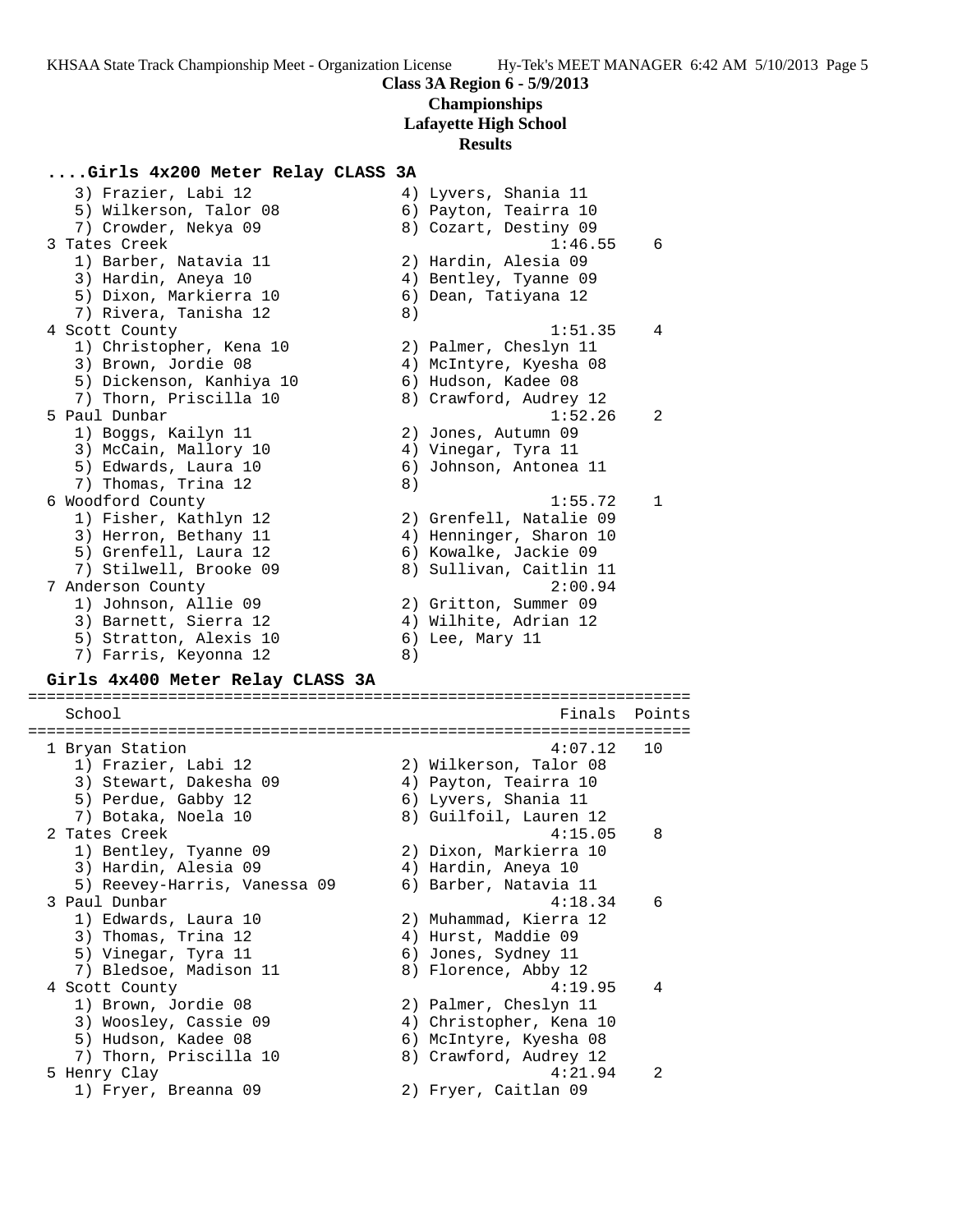#### **....Girls 4x400 Meter Relay CLASS 3A**

 3) Henderson, Cierra 11 4) Jeanjaquet, Alexis 12 5) Briscoe, Kelsey 11 (6) Chism, Trisha 12 7) Smith, Asiah 09 8) Lyon, Anastasia 12 6 Woodford County 4:26.86 1 1) Jarman, Adira 11 2) Graham, Halle 12 3) Fisher, Kathlyn 12 4) Sullivan, Caitlin 11 5) Grenfell, Laura 12 6) Mink, Kylie 10 7) Herron, Bethany 11 8) Grenfell, Natalie 09 7 Lafayette 4:41.29 1) Cowan, Amari 12 2) Clark, Isabella 10 3) England, Hunter 10  $\hskip1cm 4$ ) Iyanga, Mari 10 5) Berger, Frannie 11 6) Cruthers, Raynecia 12 8 Anderson County 2018 12:00 12:00 12:00 12:00 12:00 12:00 12:00 12:00 12:00 12:00 12:00 12:00 12:00 12:00 12:0 1) Wilhite, Adrian 12 2) Stratton, Alexis 10 3) Johnson, Allie 09 (4) Lee, Mary 11 5) Buser, Elle 07 6) Yount, Tiffany 11 7) Sims, Alorra 07 (8)

#### **Girls 4x800 Meter Relay CLASS 3A**

======================================================================= School **Finals** Points ======================================================================= 1 Bryan Station 9:53.01 10 1) Botaka, Manuela 10 2) Botaka, Noela 10 3) Guilfoil, Lauren 12 4) Guilfoil, Emma 11 5) Wilkerson, Talor 08 6) Payton, Teairra 10 7) Stewart, Dakesha 09 8) Lyvers, Shania 11 2 Woodford County 9:57.90 8 1) Jarman, Adira 11 2) Mink, Kylie 10 3) Dake, Janet 09 4) Sullivan, Caitlin 11 5) Cornette, Mia 11 6) Grenfell, Laura 12 7) Fisher, Kathlyn 12 8) Raymer, Madison 11 3 Tates Creek 10:04.78 6 1) Anderson, Emma 11 2) Whaley, Ashley 11 3) Plucinski, Mayah 10  $\hskip1cm 4$ ) Weaver, Kara 11 5) Sales, Lorren 11 6) White, Hunter 11 7) Stilley, Alexa 09 8) Russ, Kylie 10 4 Henry Clay 10:34.91 4 1) Burke, Elizabeth 12 2) Clark, Jennie 09 3) Fryer, Breanna 09 4) Ochenkowski, Daria 10 5) Mackey, Katherine 11 6) Schaeffer, Eliza 09 7) Elliot, McKenna 09 8) Winfield, Abbie 09 5 Paul Dunbar 11:10.14 2 1) Garvin, Paige 11 2) Hurst, Maddie 09 3) Johnson, Antonea 11 4) Bledsoe, Madison 11 5) Draper, Addyson 10 (6) Florence, Cora 10 7) Florence, Abby 12 8) Teal, Reilly 10 6 Lafayette 11:21.52 1 1) Shainfield, Elise 10 2) Toleman, Maddie 10 3) Kearney, Elizabeth 11 4) Hill, Mary Grace 10 5) Rodrigue, Olivia 12 6) Wheeler, Kate 09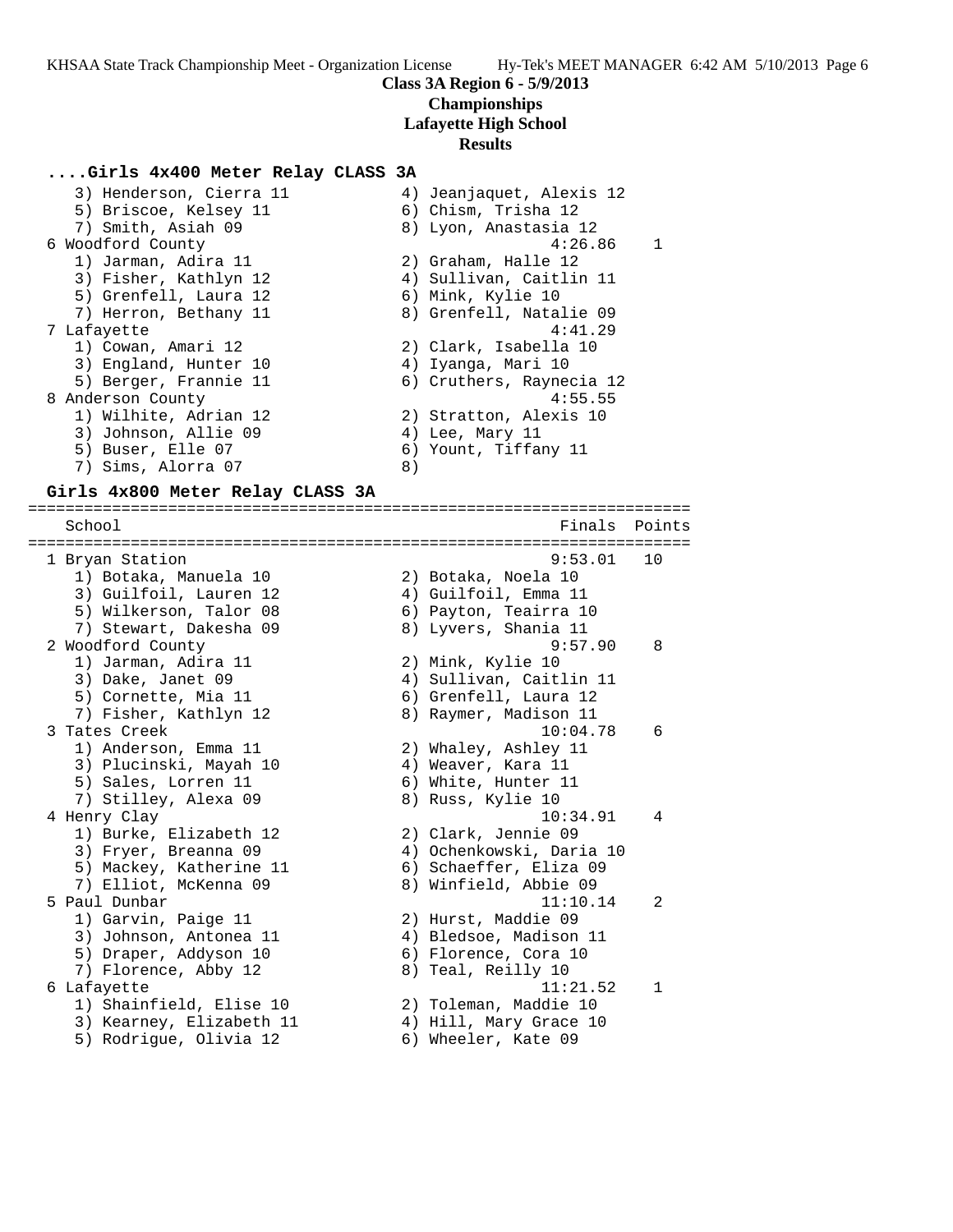# **Class 3A Region 6 - 5/9/2013**

# **Championships**

**Lafayette High School**

# **Results**

## **Boys 100 Meter Dash CLASS 3A**

| Name                         | Year School        | Finals | Points         |
|------------------------------|--------------------|--------|----------------|
|                              |                    |        |                |
| 1 Doss, Deonte               | 12 Scott County    | 11.70  |                |
| 2 Taylor, RJ                 | 11 Tates Creek     | 11.73  |                |
| 3 Maxberry, Kaine            | 10 Woodford County | 11.97  |                |
| 4 Burns, Alpatrick           | 11 Anderson County | 12.00  |                |
| 5 Alstatt, Mason             | 09 Lafayette       | 12.12  |                |
| 6 McGregor, Ryan             | 12 Anderson County | 12.33  |                |
| 7 Dunn, Alex                 | 11 Tates Creek     | 12.51  |                |
| 8 Johnson, Christian         | 10 Woodford County | 12.68  |                |
| Section 2                    |                    |        |                |
| 1 Floreal, Edrick            | 12 Paul Dunbar     | 11.03  | 10             |
| 2 Ogbulu, Bolaji             | 10 Bryan Station   | 11.14  | 8              |
| 3 Webb, Ishmael              | 12 Bryan Station   | 11.18  | 6              |
| 4 Robinson, DeQuan           | 10 Henry Clay      | 11.18  | 4              |
| 5 Robinson, Davonte          | 09 Henry Clay      | 11.32  | 2              |
| 6 Christopher, Jervon        | 12 Scott County    | 11.35  | $\mathbf{1}$   |
| 7 Bonnett, Devante           | 12 Paul Dunbar     | 11.42  |                |
|                              |                    | 11.53  |                |
| 8 Butler, Javonte            | 11 Lafayette       |        |                |
| Boys 200 Meter Dash CLASS 3A |                    |        |                |
| Name                         | Year School        |        | Finals Points  |
|                              |                    |        |                |
| Section 1                    |                    |        |                |
| 1 Doss, Deonte               | 12 Scott County    | 23.35  |                |
| 2 Donegon, Trevon            | 11 Lafayette       | 23.60  |                |
| 3 Taylor, RJ                 | 11 Tates Creek     | 23.80  |                |
| 4 Moninger, Casey            | 10 Anderson County | 24.06  |                |
| 5 Oxedine, Jaylen            |                    | 24.39  |                |
|                              | 12 Lafayette       |        |                |
| 6 Carter, Martavius          | 10 Tates Creek     | 24.58  |                |
| 7 Bambach, Austin            | 10 Woodford County | 24.71  |                |
| 8 Lewis, TJ                  | 11 Anderson County | 25.17  |                |
| Section <sub>2</sub>         |                    |        |                |
| 1 Floreal, Edrick            | 12 Paul Dunbar     | 21.61  | 10             |
| 2 Robinson, DeQuan           | 10 Henry Clay      | 22.12  | 8              |
| 3 Webb, Ishmael              | 12 Bryan Station   | 22.62  | 6              |
| 4 Christopher, Jervon        | 12 Scott County    | 22.75  | 4              |
| 5 Robinson, Davonte          | 09 Henry Clay      | 22.79  | $\overline{a}$ |
| 6 Ogbulu, Bolaji             | 10 Bryan Station   | 22.91  | $\mathbf{1}$   |
| 7 Amadife, Kene              | 12 Woodford County | 23.05  |                |
| 8 Bonnett, Devante           | 12 Paul Dunbar     | 23.13  |                |
| Boys 400 Meter Dash CLASS 3A |                    |        |                |
|                              |                    |        |                |
| Name                         | Year School        |        | Finals Points  |
|                              |                    |        |                |
| Section 1                    |                    |        |                |
| 1 Woodrow, Ethan             | 11 Anderson County | 54.85  |                |
| 2 Koppang, Peder             | 11 Woodford County | 55.69  |                |
| 3 Murphy, Kadesh             | 10 Lafayette       | 56.07  |                |
| 4 Cox, Abijah                | 10 Scott County    | 57.89  |                |
| 5 Little, Clay               | 11 Woodford County | 58.29  |                |
|                              |                    |        |                |
| Section<br>2                 |                    |        |                |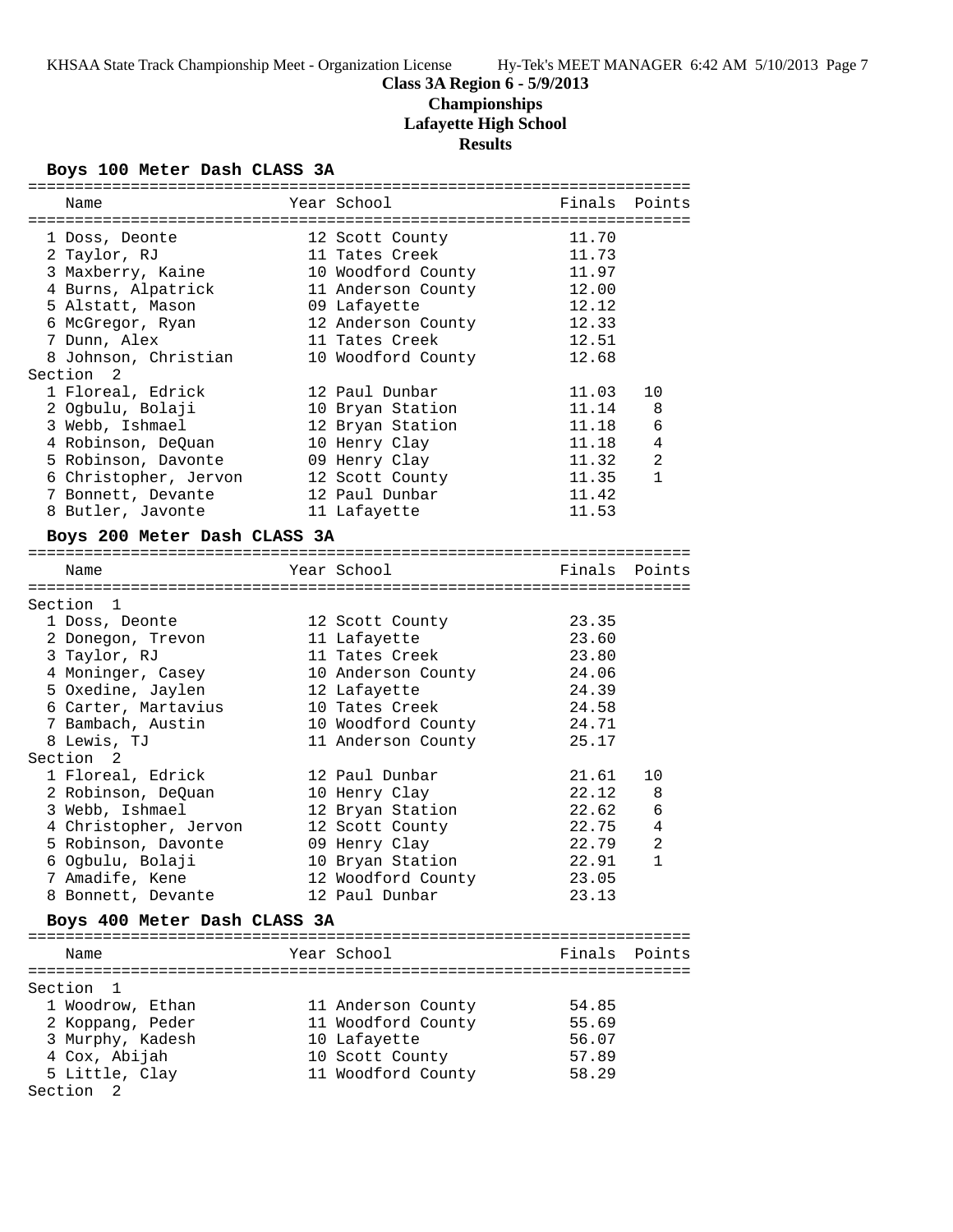# **Class 3A Region 6 - 5/9/2013 Championships Lafayette High School Results**

# **....Boys 400 Meter Dash CLASS 3A**

| 1 Allen, William<br>2 Ogbulu, Bolaji<br>3 Robinson, Davonte<br>4 Keene, Austin<br>5 Moninger, Casey<br>6 Druggan, Nathanael<br>7 Sayers, William | 09 Bryan Station<br>10 Bryan Station<br>09 Henry Clay<br>11 Henry Clay<br>10 Anderson County<br>11 Tates Creek<br>11 Paul Dunbar | 49.09<br>50.16<br>50.46<br>51.61<br>52.36<br>54.27<br>55.05 | 10<br>8<br>6<br>$\overline{4}$<br>2<br>$\mathbf{1}$ |
|--------------------------------------------------------------------------------------------------------------------------------------------------|----------------------------------------------------------------------------------------------------------------------------------|-------------------------------------------------------------|-----------------------------------------------------|
| Boys 800 Meter Run CLASS 3A                                                                                                                      |                                                                                                                                  |                                                             |                                                     |
| Name                                                                                                                                             | Year School                                                                                                                      | Finals Points                                               |                                                     |
|                                                                                                                                                  |                                                                                                                                  |                                                             |                                                     |
| Section 1                                                                                                                                        |                                                                                                                                  |                                                             |                                                     |
| 1 Olige, Elijah                                                                                                                                  | 10 Paul Dunbar                                                                                                                   | 1:58.70                                                     | 10                                                  |
| 2 Muhammad, Kendall                                                                                                                              | 10 Paul Dunbar                                                                                                                   | 1:59.44                                                     | 8                                                   |
| 3 Fister, Matthew                                                                                                                                | 12 Woodford County                                                                                                               | 2:00.84                                                     | 6                                                   |
| 4 Kilgore, Mitchell                                                                                                                              | 11 Lafayette                                                                                                                     | 2:00.84                                                     | $\overline{4}$                                      |
| 5 Qazi, Harris                                                                                                                                   | 11 Henry Clay                                                                                                                    | 2:03.51                                                     | $\overline{2}$                                      |
| 6 Smith, Johnny                                                                                                                                  | 12 Lafayette                                                                                                                     | 2:04.11                                                     | $\mathbf{1}$                                        |
| 7 Jackson, Tyshawn                                                                                                                               | 10 Bryan Station                                                                                                                 | 2:05.03                                                     |                                                     |
| 8 York, Guy                                                                                                                                      | 09 Henry Clay                                                                                                                    | 2:11.02                                                     |                                                     |
| 9 Zwygart, Zachary                                                                                                                               | 10 Scott County                                                                                                                  | 2:12.56                                                     |                                                     |
| 10 Carpenter, Tyler                                                                                                                              | 10 Scott County                                                                                                                  | 2:12.61                                                     |                                                     |
| 11 Seabolt, David                                                                                                                                | 10 Tates Creek                                                                                                                   | 2:12.86                                                     |                                                     |
| 12 Reynolds, Tyler                                                                                                                               | 11 Anderson County                                                                                                               | 2:19.48                                                     |                                                     |
| 13 Kincaid, Alex                                                                                                                                 | 11 Tates Creek                                                                                                                   | 2:25.89                                                     |                                                     |
| 14 Dillow, Cody                                                                                                                                  | 11 Anderson County                                                                                                               | 2:29.56                                                     |                                                     |
|                                                                                                                                                  |                                                                                                                                  |                                                             |                                                     |
| Boys 1600 Meter Run CLASS 3A                                                                                                                     |                                                                                                                                  |                                                             |                                                     |
| Name                                                                                                                                             | Year School                                                                                                                      | Finals Points                                               |                                                     |
|                                                                                                                                                  |                                                                                                                                  |                                                             |                                                     |
| 1 Spencer, John                                                                                                                                  | 11 Lafayette                                                                                                                     | 4:31.39                                                     | 10                                                  |
| 2 Young, Benjamin                                                                                                                                | 10 Tates Creek                                                                                                                   | 4:31.74                                                     | 8                                                   |
| 3 Mahmud, Malik                                                                                                                                  | 11 Paul Dunbar                                                                                                                   | 4:34.07                                                     | 6                                                   |
| 4 Joy, Caleb                                                                                                                                     | 09 Lafayette                                                                                                                     | 4:46.63                                                     | 4                                                   |
| 5 Leitch, Danny                                                                                                                                  | 12 Bryan Station                                                                                                                 | 4:50.54                                                     | 2                                                   |
| 6 Parsons, Logan                                                                                                                                 | 11 Henry Clay                                                                                                                    | 4:52.28                                                     | $\mathbf{1}$                                        |
| 7 Keplinger, William                                                                                                                             | 12 Paul Dunbar                                                                                                                   | 4:54.28                                                     |                                                     |
| 8 Fedele, Ethan                                                                                                                                  | 11 Henry Clay                                                                                                                    | 4:55.65                                                     |                                                     |
| 9 Rhodes, John                                                                                                                                   | 10 Bryan Station                                                                                                                 | 4:57.00                                                     |                                                     |
| 10 Fister, Matthew                                                                                                                               | 12 Woodford County                                                                                                               | 4:57.58                                                     |                                                     |
| 11 Coffey, Forrest                                                                                                                               | 12 Anderson County                                                                                                               | 4:58.49                                                     |                                                     |
| 12 Brumley, Jacob                                                                                                                                | 11 Anderson County                                                                                                               | 4:59.52                                                     |                                                     |
| 13 Graham, Matthew                                                                                                                               | 11 Scott County                                                                                                                  | 5:12.20                                                     |                                                     |
| 14 Kincaid, Alex                                                                                                                                 | 11 Tates Creek                                                                                                                   | 5:13.87                                                     |                                                     |
| 15 Mudrak, Brian                                                                                                                                 | 10 Scott County                                                                                                                  | 5:16.12                                                     |                                                     |
| 16 Leatherman, Slaid                                                                                                                             | 11 Woodford County                                                                                                               | 5:41.74                                                     |                                                     |
| Boys 3200 Meter Run CLASS 3A                                                                                                                     |                                                                                                                                  |                                                             |                                                     |
| Name                                                                                                                                             | Year School                                                                                                                      | Finals                                                      | Points                                              |
| 1 Young, Benjamin                                                                                                                                | 10 Tates Creek                                                                                                                   | 10:07.85                                                    | 10                                                  |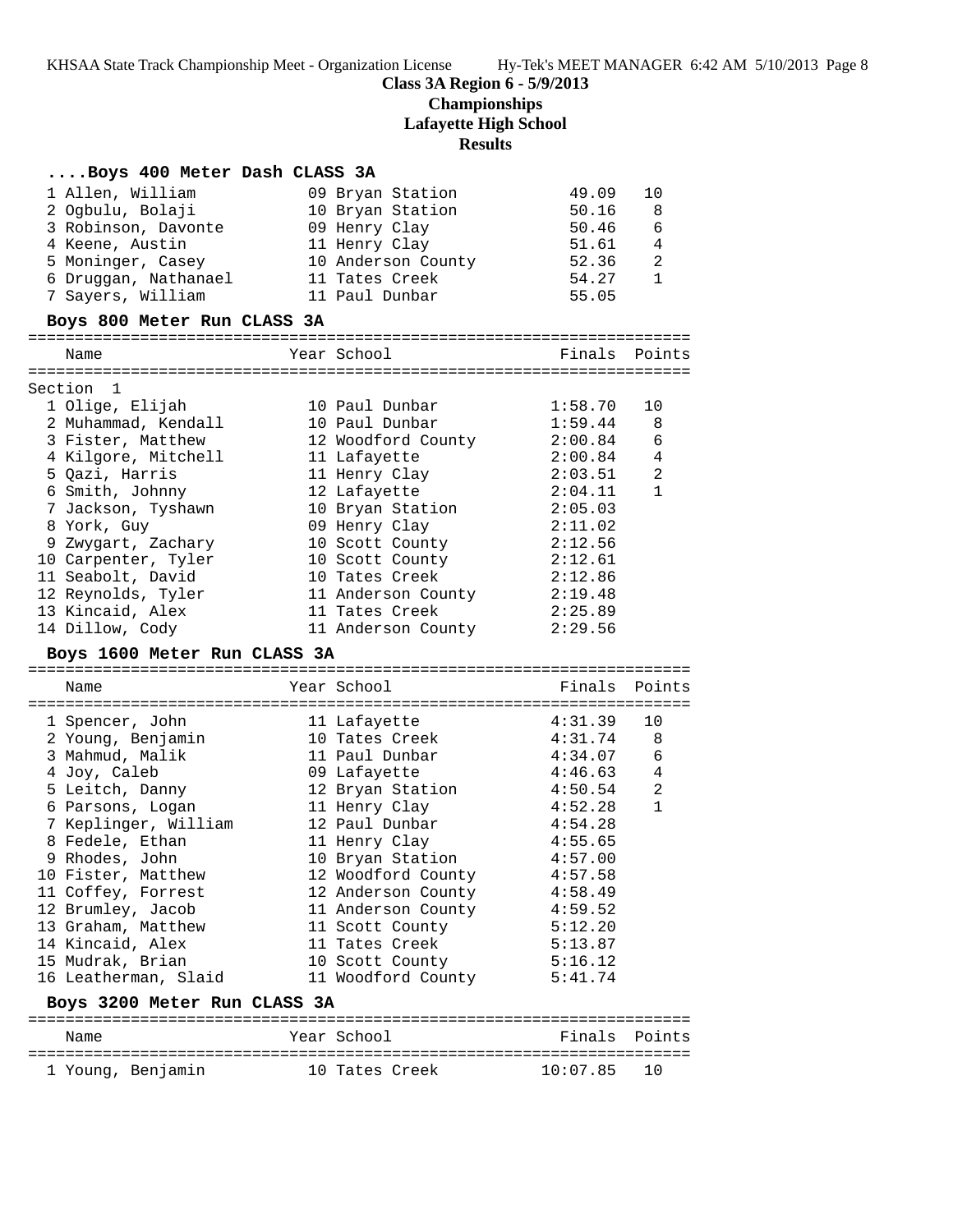## **Class 3A Region 6 - 5/9/2013**

# **Championships**

# **Lafayette High School**

## **Results**

#### **....Boys 3200 Meter Run CLASS 3A**

|                                 | 2 Mortimer, Alex       |  | 08 Tates Creek     | 10:22.88         | 8              |  |
|---------------------------------|------------------------|--|--------------------|------------------|----------------|--|
|                                 | 3 Myers, Robert        |  | 12 Paul Dunbar     | 10:28.11         | 6              |  |
|                                 | 4 Leggas, Dimitri      |  | 10 Lafayette       | 10:29.31         | $\overline{4}$ |  |
|                                 | 5 Lazur, Ryan          |  | 12 Henry Clay      | 10:29.71         | 2              |  |
|                                 | 6 Spraque, Kyle        |  | 12 Paul Dunbar     | 10:39.61         | $\mathbf{1}$   |  |
|                                 | 7 Atkins, William      |  | 10 Henry Clay      | 10:40.73         |                |  |
|                                 | 8 Brumley, Jacob       |  | 11 Anderson County | 10:55.28         |                |  |
|                                 | 9 Mudrak, Erik         |  | 12 Scott County    | 11:12.51         |                |  |
|                                 | 10 Owens, Harrison     |  | 08 Bryan Station   | 11:17.07         |                |  |
|                                 | 11 Franklin, Brian     |  | 11 Anderson County | 11:46.17         |                |  |
|                                 | 12 Mudrak, Brian       |  | 10 Scott County    | 11:50.95         |                |  |
|                                 | 13 Brookfield, Branden |  | 09 Woodford County | 11:59.81         |                |  |
|                                 | 14 Tran, Dao Minh      |  | 10 Bryan Station   | 12:07.84         |                |  |
|                                 | 15 Stang, Erik         |  | 09 Woodford County | 12:53.40         |                |  |
|                                 | -- Spencer, John       |  | 11 Lafayette       | DNF              |                |  |
| Boys 110 Meter Hurdles CLASS 3A |                        |  |                    |                  |                |  |
|                                 |                        |  |                    |                  |                |  |
|                                 | $N \cap m \cap$        |  | Voor Cahool        | $FindA$ $DointA$ |                |  |

| Name |                                                                                                                                                                                                                    | Finals                                                                                                                                                                                                    | Points |
|------|--------------------------------------------------------------------------------------------------------------------------------------------------------------------------------------------------------------------|-----------------------------------------------------------------------------------------------------------------------------------------------------------------------------------------------------------|--------|
|      |                                                                                                                                                                                                                    | 20.52                                                                                                                                                                                                     |        |
|      |                                                                                                                                                                                                                    | 20.56                                                                                                                                                                                                     |        |
|      |                                                                                                                                                                                                                    |                                                                                                                                                                                                           |        |
|      |                                                                                                                                                                                                                    | 15.68                                                                                                                                                                                                     | 10     |
|      |                                                                                                                                                                                                                    | 16.45                                                                                                                                                                                                     | -8     |
|      |                                                                                                                                                                                                                    | 17.46                                                                                                                                                                                                     | 6      |
|      |                                                                                                                                                                                                                    | 17.67                                                                                                                                                                                                     | 4      |
|      |                                                                                                                                                                                                                    | 18.31                                                                                                                                                                                                     | 2      |
|      |                                                                                                                                                                                                                    | 18.36                                                                                                                                                                                                     | 1      |
|      |                                                                                                                                                                                                                    | 19.19                                                                                                                                                                                                     |        |
|      |                                                                                                                                                                                                                    | 19.86                                                                                                                                                                                                     |        |
|      | 1 Shaffer, Derek<br>2 Peyton, Cameron<br>Section 2<br>1 Smith, Malcolm<br>2 Howard, Desmond<br>3 Black, Austin<br>4 Berger, Antonio<br>5 Leppo, Charlie<br>6 Mayfield, Daren<br>7 Stone, Benton<br>8 Watts, Daniel | Year School<br>10 Scott County<br>10 Anderson County<br>12 Bryan Station<br>10 Bryan Station<br>11 Henry Clay<br>10 Lafayette<br>09 Paul Dunbar<br>10 Tates Creek<br>09 Tates Creek<br>09 Anderson County |        |

#### **Boys 300 Meter Hurdles CLASS 3A**

| Name              | Year School        | Finals Points |                |
|-------------------|--------------------|---------------|----------------|
| Section 1         |                    |               |                |
| 1 Shaffer, Derek  | 10 Scott County    | 48.76         |                |
| 2 Watts, Daniel   | 09 Anderson County | 51.91         |                |
| Section 2         |                    |               |                |
| 1 Smith, Malcolm  | 12 Bryan Station   | 40.39         | 10             |
| 2 Howard, Desmond | 10 Bryan Station   | 41.33         | -8             |
| 3 Black, Austin   | 11 Henry Clay      | 42.42         | $\sqrt{2}$     |
| 4 Mattingly, Kris | 10 Henry Clay      | 43.17         | 4              |
| 5 Berger, Antonio | 10 Lafayette       | 43.35         | $\mathfrak{D}$ |
| 6 Peyton, Cameron | 10 Anderson County | 47.77         | $\mathbf{1}$   |
| 7 Ahady, Yusef    | 10 Tates Creek     | 48.48         |                |
| 8 Edge, Braxton   | 09 Paul Dunbar     | 49.94         |                |
|                   |                    |               |                |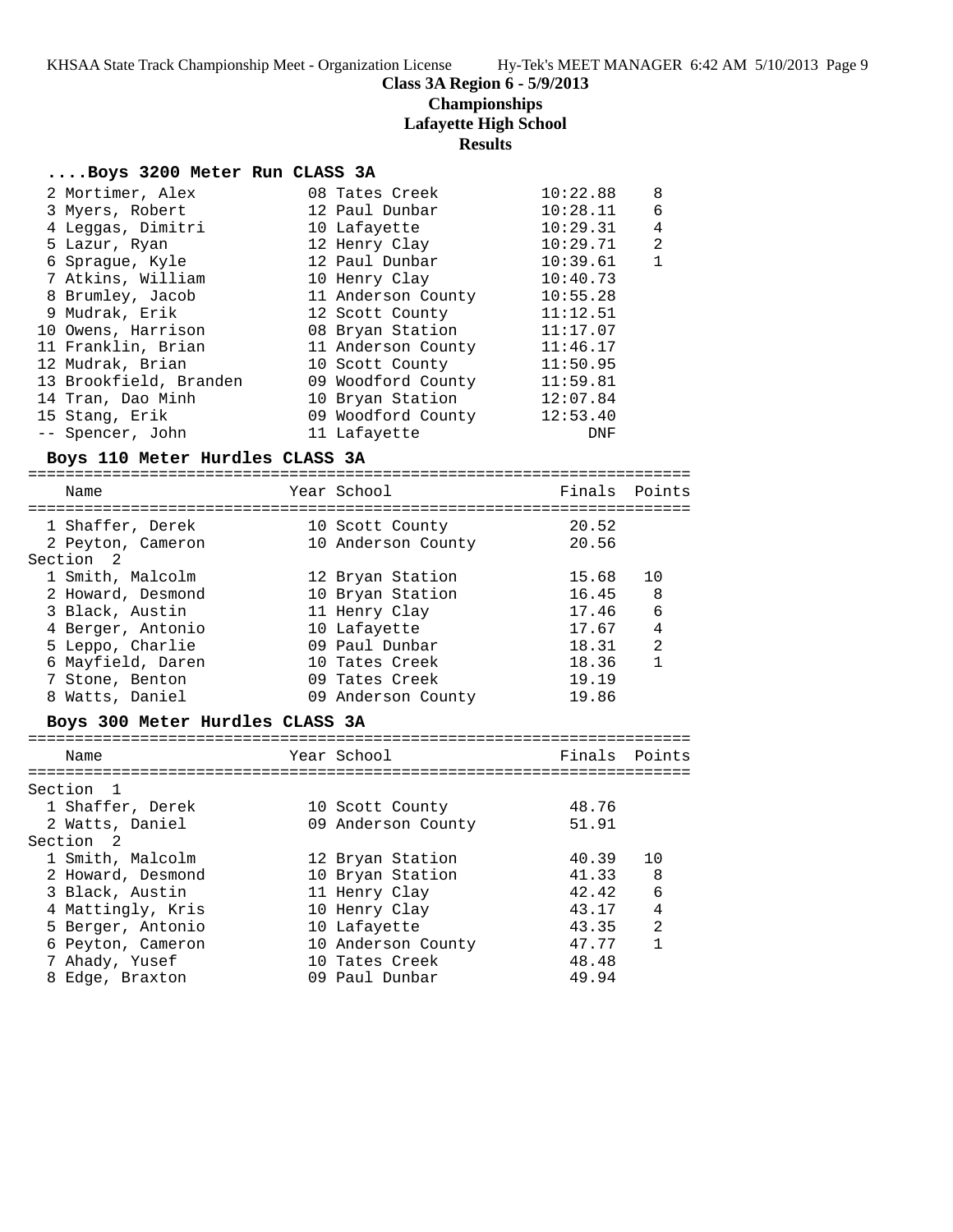#### **Boys 4x100 Meter Relay CLASS 3A**

School **Finals** Points **Points** ======================================================================= Section 1<br>1 Paul Dunbar 1 Paul Dunbar 42.76 10 1) Taylor, David 12 2) Bonnett, Devante 12 3) Thompson, Emery 11 4) Floreal, Edrick 12 5) Leppo, Charlie 09 6) Buck, Isaac 09 7) Sayers, William 11 8) Williams, Antwan 11 2 Bryan Station 43.04 8 1) Cloyd, Lavelle 11 2) Webb, Ishmael 12 3) Breathett, Steven 12 4) Allen, William 09 5) Williams, Corey 12 6) Ogbulu, Bolaji 10 7) Jones, Ryan 10 8) Kaindu, Elijohn 12 3 Henry Clay 43.05 6 1) Robinson, DeQuan 10 2) Hugle, Sydney 10 3) Jackson, Davion 11 4) Washington, Malik 12 5) Robinson, Davonte 09 6) Campbell, Dakhari 10 7) Tokoko, Jonathan 10 8) Walker, Sanquin 09 4 Scott County 43.99 4 1) Christopher, Jervon 12 2) Brent, Keeshon 09 3) Doss, Deonte 12 (4) Sabol, Jake 11 5) Green, DJ 09 6) Payton, Mookie 08 7) Cox, Abijah 10 8) Hayes, Shaun 11 5 Tates Creek 44.30 2 1) Taylor, RJ 11 2) Carter, Martavius 10 3) Grimes, Casey 11 (4) Rayford, Jay 12 5) Dunn, Alex 11 6) Druggan, Nathanael 11 7) Brown, Wanya 11 8) Smith, Travis 10 6 Lafayette 44.57 1 1) Alstatt, Mason 09 2) Butler, Javonte 11 3) Robinson, Malik 10 4) Oxedine, Jaylen 12 5) Donegon, Trevon 11 6) Berger, Antonio 10 7 Anderson County 46.36 1) McGregor, Ryan 12 2) Lewis, TJ 11 3) Yount, Simon 09 4) Burns, Alpatrick 11 5) Russell, Tyrell 11 6) Litkenhus, Colt 11 8 Woodford County 47.48 1) Maxberry, Kaine 10 2) Holts, Jarren 12 3) Devine, Charles 10 4) McClintock, Declan 11 5) Sparks, Coleman 10 6) Johnson, Christian 10 7) Little, Clay 11 8) Amadife, Kene 12 **Boys 4x200 Meter Relay CLASS 3A**

=======================================================================

#### ======================================================================= School **Finals** Points ======================================================================= 1 Henry Clay 1:28.01 10 1) Robinson, DeQuan 10 2) Washington, Malik 12 3) Jackson, Davion 11 4) Robinson, Davonte 09 5) Campbell, Dakhari 10 6) Hugle, Sydney 10 7) Smith, Casius 09 8) Keene, Austin 11 2 Bryan Station 1:29.65 8 1) Allen, William 09 2) Breathett, Steven 12 3) Ogbulu, Bolaji 10  $\hskip1cm$  4) Webb, Ishmael 12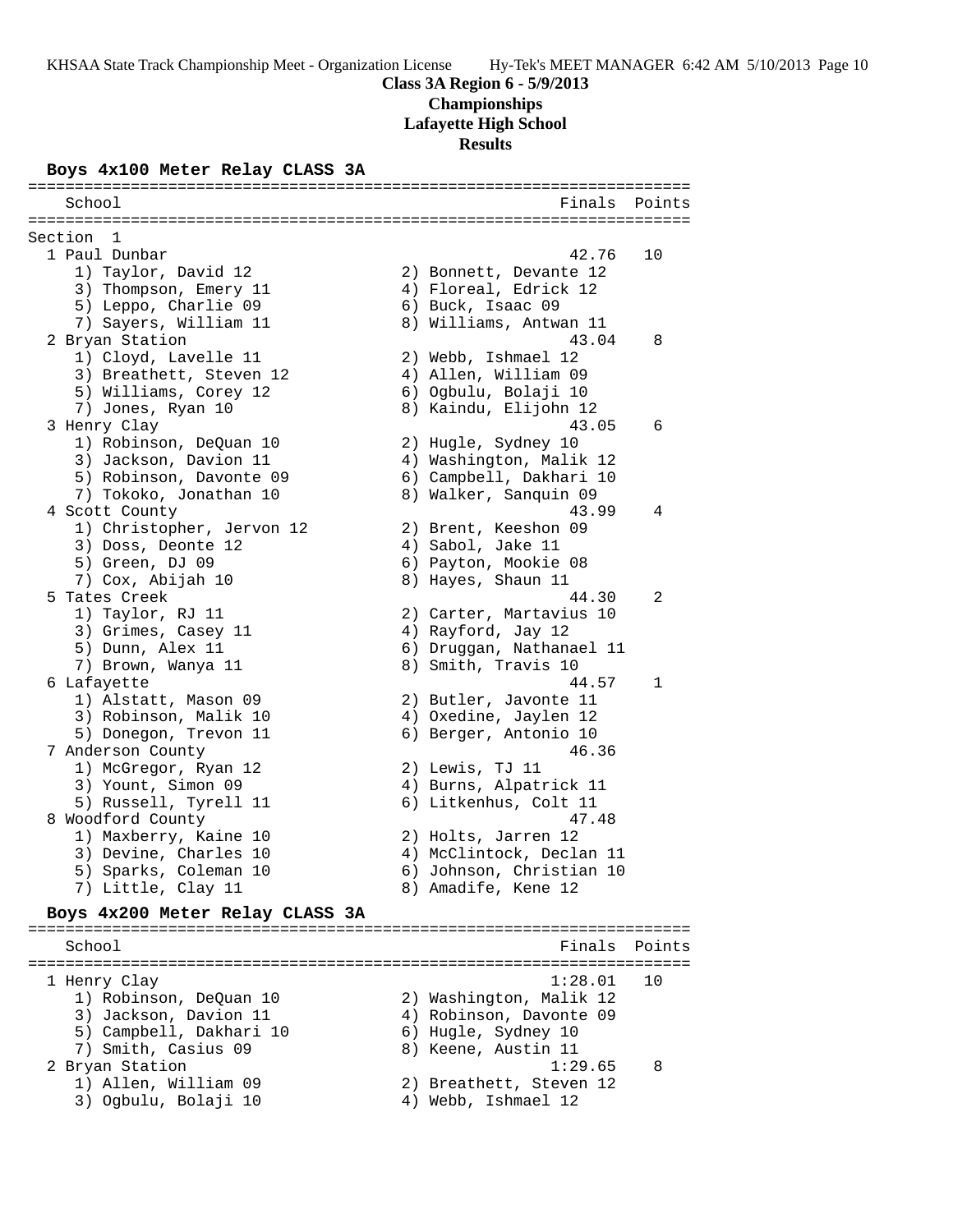#### **....Boys 4x200 Meter Relay CLASS 3A**

 5) Smith, Malcolm 12 6) Williams, Corey 12 7) Mclimore, Jacob 12 8) Cloyd, Lavelle 11 3 Scott County 1:32.30 6 1) Christopher, Jervon 12 2) Brent, Keeshon 09 3) Doss, Deonte 12 (4) Sabol, Jake 11 5) Guy, Keith 09 6) Carpenter, Tyler 10 7) Hayes, Shaun 11 8) Payton, Mookie 08 4 Lafayette 1:32.55 4 1) Berger, Antonio 10 2) Donegon, Trevon 11 3) Butler, Javonte 11 4) Oxedine, Jaylen 12 5) Robinson, Malik 10 (6) Alstatt, Mason 09 5 Tates Creek 1:33.35 2 1) Taylor, RJ 11 2) Carter, Martavius 10 3) Rayford, Jay 12 4) Druggan, Nathanael 11 5) Grimes, Casey 11 6) Brown, Wanya 11 7) Dunn, Alex 11 8) Jackson, Malik 10 6 Anderson County 1:35.60 1 1) Burns, Alpatrick 11 2) Moninger, Casey 10 3) McGregor, Ryan 12 (4) Lewis, TJ 11 5) Russell, Tyrell 11 6) Woodrow, Ethan 11 7) Yount, Simon 09 8) Duncan, Connor 09 7 Woodford County 1:36.27 1) Maxberry, Kaine 10 2) Amadife, Kene 12 3) Bambach, Austin 10 (4) Holts, Jarren 12 5) Koppang, Peder 11 (6) Little, Clay 11 7) Devine, Charles 10 8) Sparks, Coleman 10 **Boys 4x400 Meter Relay CLASS 3A** ======================================================================= School **Finals** Points ======================================================================= 1 Bryan Station 3:28.97 10 1) Smith, Malcolm 12 2) Allen, William 09 3) Cloyd, Lavelle 11 (4) Leitch, Danny 12 5) Jackson, Tyshawn 10 6) Webb, Ishmael 12 7) Breathett, Steven 12 8) Ogbulu, Bolaji 10 2 Paul Dunbar 3:30.67 8 1) Mahmud, Malik 11 2) Muhammad, Kendall 10 3) Olige, Elijah 10 4) Sayers, William 11 5) Taylor, David 12 6) Floreal, Edrick 12 7) Krolak, Connor 09 8) Krolak, Trevor 12 3 Henry Clay 3:34.31 6 1) Mattingly, Kris 10 2) Campbell, Dakhari 10 3) Keene, Austin 11 4) Jackson, Davion 11 5) Robinson, Davonte 09 6) Robinson, DeQuan 10 7) Washington, Malik 12  $\hskip10mm$  8) Black, Austin 11 4 Anderson County 3:40.95 4 1) Moninger, Casey 10 2) Woodrow, Ethan 11 3) Litkenhus, Colt 11 4) Burns, Alpatrick 11 5) Lewis, TJ 11 6) Peyton, Cameron 10 7) Duncan, Connor 09 8) Yett, Tyson 11 5 Woodford County 3:44.05 2 1) Koppang, Peder 11 and 2) Little, Clay 11 3) Amadife, Kene 12 4) Fister, Matthew 12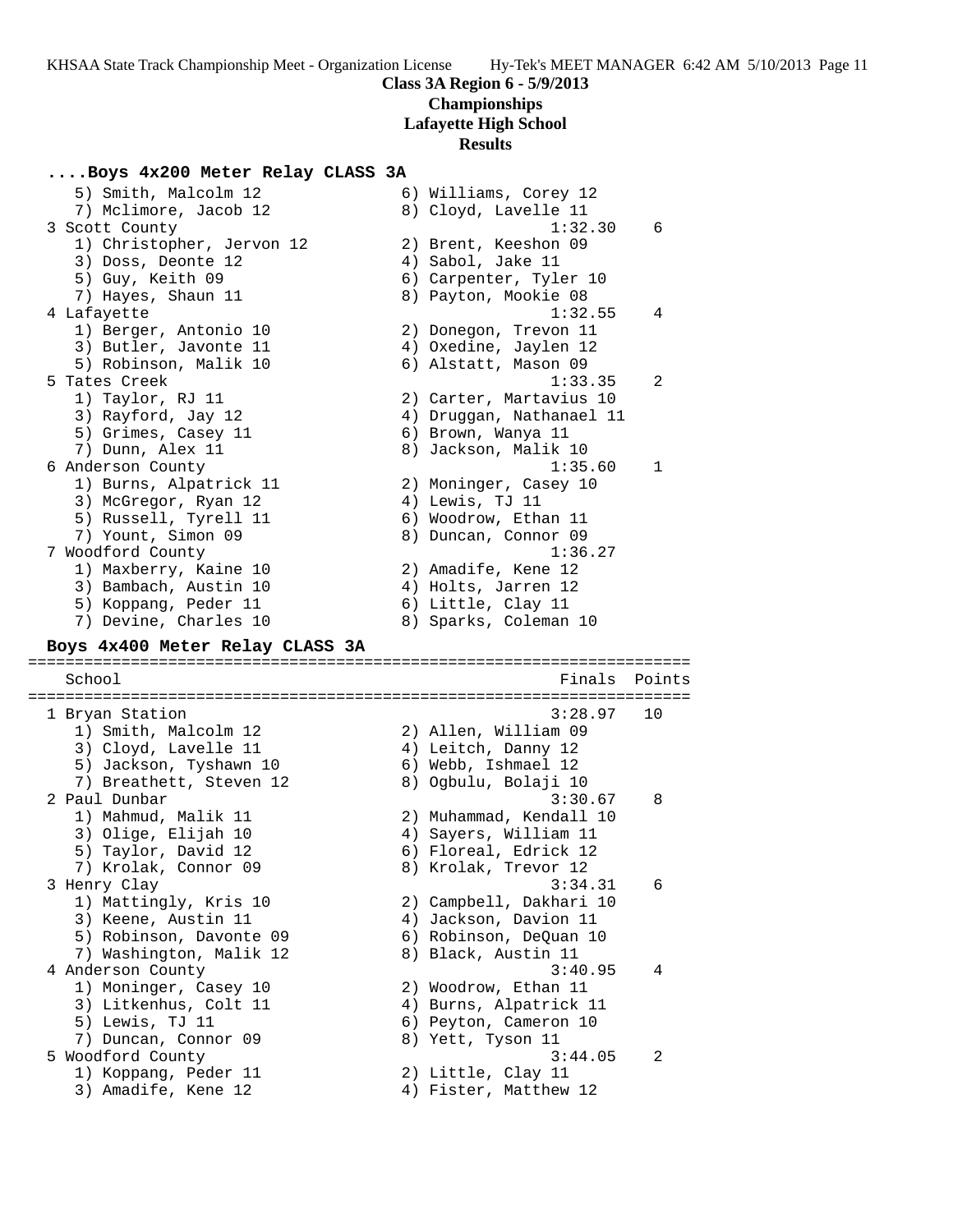#### **Class 3A Region 6 - 5/9/2013 Championships**

# **Lafayette High School**

# **Results**

#### **....Boys 4x400 Meter Relay CLASS 3A**

5) Bambach, Austin 10 (6) Smith, Tyler 10 7) Westerfield, Kyle 09 8) Sparks, Coleman 10 6 Scott County 3:45.10 1 1) Sabol, Jake 11 2) Zwygart, Zachary 10 3) Cox, Abijah 10 4) Carpenter, Tyler 10 5) Payton, Mookie 08 6) Christopher, Jervon 12 7) Guy, Keith 09 8) Green, DJ 09 -- Lafayette DQ Lane Violation 1) Butler, Javonte 11 2) Donegon, Trevon 11 3) Joy, Caleb 09 4) Kilgore, Mitchell 11 5) Kawabe, Yuske 10 6) Murphy, Kadesh 10 7) Oxedine, Jaylen 12 8) Robinson, Malik 10 -- Tates Creek DQ Lane Violation 1) Ngandu, Steve 11 2) Druggan, Nathanael 11 3) Brown, Wanya 11 (4) Grimes, Casey 11 5) Smith, Travis 10 6) Wilkins, Ryan 12 7) Taylor, RJ 11 8) Seabolt, David 10

#### **Boys 4x800 Meter Relay CLASS 3A** =======================================================================

School **Finals** Points ======================================================================= 1 Paul Dunbar 8:18.07 10 1) Olige, Elijah 10 2) Krolak, Trevor 12 3) Mahmud, Malik 11 4) Muhammad, Kendall 10 5) Krolak, Connor 09 6) Myers, Robert 12 7) Sprague, Kyle 12 8) Wetzel, Michael 11 2 Henry Clay 8:34.01 8 1) Qazi, Harris 11 2) York, Guy 09 3) Lazur, Ryan 12 4) Parsons, Logan 11 5) Fedele, Ethan 11 6) Khadka, Sulav 11 7) Christopher, Jarod 09 8) Atkins, William 10 3 Lafayette 6:54.81 6 1) Kawabe, Yuske 10 2) Stofer, Tucker 12 3) Murphy, Kadesh 10  $\hskip1cm 4$ ) Murphy, Zach 11 5) Kaiser, Scott 09 (6) 4 Scott County 9:02.52 4 1) Mudrak, Erik 12 2) Carpenter, Tyler 10 3) Graham, Matthew 11 4) Zwygart, Zachary 10 5) Burgess, Braden 11 (6) Mudrak, Brian 10 7) Feezor, Connor 09 8) Sartin, Ethan 11 5 Tates Creek 9:13.59 2 1) White, Preston 11 2) Seabolt, David 10 3) Wilkins, Ryan 12  $\hskip1cm$  4) Stilley, Tyler 11 5) Ngandu, Steve 11 6) Wyse, Cameron 09 7) Kincaid, Alex 11 and 8) Sprague, Kyle 09 6 Anderson County 9:28.32 1 1) Dillow, Cody 11 2) Coffey, Forrest 12 3) Brumley, Jacob 11 4) Reynolds, Tyler 11 5) Franklin, Brian 11 6) O'Banion, Zachary 10 7) Lindsey, Tristian 10 8) Haynes, Matthew 11 7 Woodford County 9:46.92 1) Westerfield, Kyle 09 2) O'Nan, Justin 09 3) O'Nan, Andrew 11 4) Brookfield, Branden 09